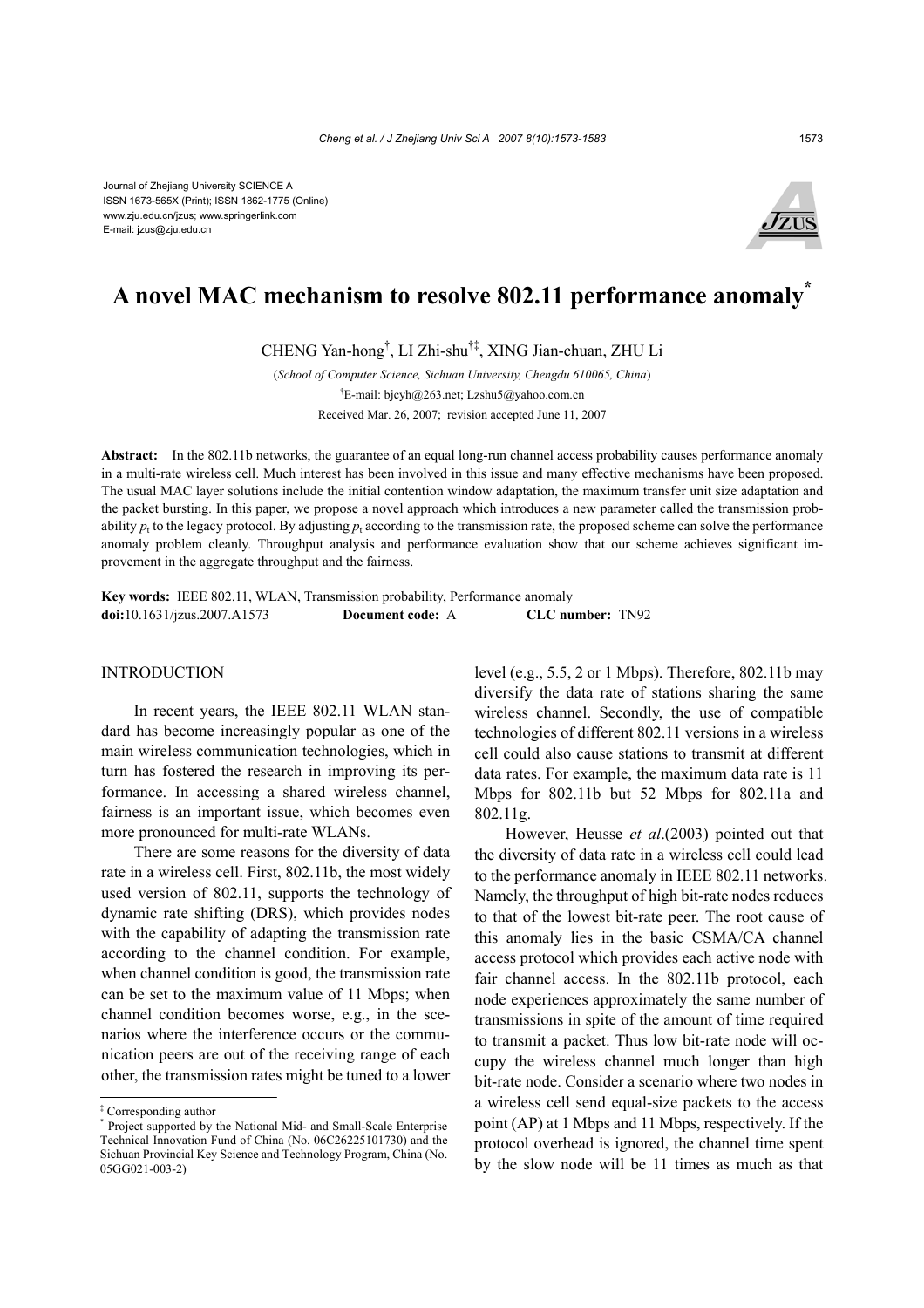spent by the fast node. As a consequence, these two nodes achieve the same throughput even though their data rates are greatly different and the aggregate throughput suffers a significant degradation.

The performance anomaly indicates that the throughput-based fairness widely accepted in single-rate WLANs cannot suit multi-rate WLANs well. As pointed out in (Tan and Guttag, 2004; Li and Soung, 2005), the above inefficiencies can be addressed by adopting the notion of the time-based fairness, which yields a good trade-off between fairness and efficiency in a multi-rate WLAN. Based on this idea, a novel mechanism called TPA (transmission probability adaptation) is proposed in this paper with the introduction of an additional parameter—the transmission probability  $p_t$  to the 802.11b protocol. By configuring  $p_t$  according to the data rate, the mechanism provides each node with an equal share of the wireless channel occupation time to eliminate the performance anomaly.

The remainder of this paper is organized as follows. Section 2 reviews the existing works which resolve the performance anomaly through tiny modification to IEEE 802.11. Section 3 introduces the novel resolution to performance anomaly called TPA and validates its effectiveness through a detailed theoretical analysis. In Section 4, we present simulation results by means of the ns-2 simulator and compare TPA with some other schemes. Section 5 concludes this paper. Furthermore, the access probability for TPA is derived in the Appendix.

## RELATED WORK

There are a significant number of research efforts focusing on the issue of fairness in multi-rate WLANs. Many solutions performed at different protocol layers have already been proposed in the literature, among which some adopt multi-queue scheduling algorithms based on the leaky bucket scheme, e.g. (Tan and Guttag, 2004; Garroppo *et al*., 2007), requiring no modification to the underlying MAC protocol. However, since the source of the performance anomaly is rooted in the basic CSMS/CA, it seems most natural to seek to resolve this issue at the MAC layer itself. Like the TPA scheme presented in this paper, there are three classes of schemes aiming at solving the performance

anomaly problem by introducing tiny modification to the IEEE 802.11 standard, i.e., initial contention window adaptation approach, maximum transfer unit size adaptation, and packet bursting approach.

### **Initial contention window adaptation approach**

The first class of solution achieves the timebased fairness by adjusting the initial contention window size *CW*min. Kim *et al.*(2005) configured *CW*min inversely proportional to the data rate and analytically proved the effectiveness of this scheme. In fact, since the transmission overhead has not been considered by this scheme, the performance anomaly cannot be cleanly resolved. A similar approach is proposed by Iannone *et al.*(2005), but obtaining the time-based fairness is not its only goal. In order to further improve channel utilization, this approach adjusts the  $CW_{min}$  so that the number of idle slots perceived by a station can converge to the target value. The station with lower data rate then scale its  $CW_{\text{min}}$ according to the ratio of the maximum available rate to its data rate. As the former proposal does, this scheme also ignores the protocol overhead.

## **Maximum transfer unit size adaptation**

Adjusting the maximum transfer unit (MTU) size is the simplest approach. Yoo *et al.*(2005) reduced the performance anomaly by assigning the MTU size proportionally depending on the data rate. Simulation study shows this scheme achieves an improvement in the throughput and the fairness. Dunn *et al.*(2006) also proposed a similar approach by introducing an MTU discovery process to determine the packet size according to the data rate. Nevertheless, the proposed solution is efficient only for the stations with the highest data rate. For slow stations, due to the overhead and backoffs introduced by the fragmentation, the achieved throughput is below the ideal value.

#### **Packet bursting approach**

As defined in 802.11e, packet bursting is used to achieve equal transmission opportunity (TXOP) for all the stations which can lead to equal channel occupancy time directly. Sadeghi *et al.*(2002) proposed a solution called OAR (Opportunistic Auto Rate) protocol, which allows the station with high data rate to transmit multiple packets in order to take advantage of the favorable channel condition. The number of successive packets is allocated to satisfy the condition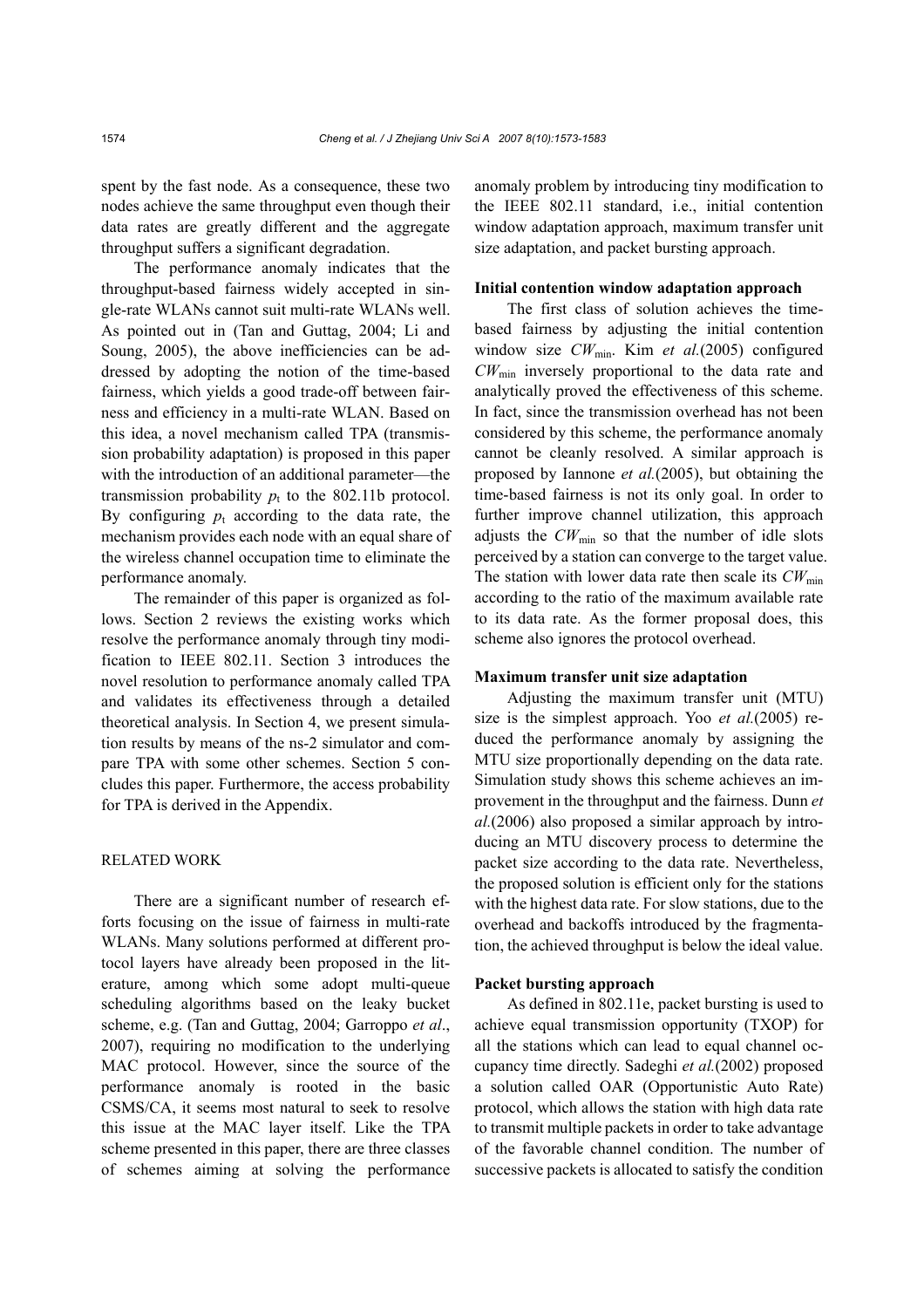that each station can obtain the same TXOP lengths. PAS (Performance Anomaly Solution) is another solution proposed by Razafindralambo and Lannone (2006), which also belongs to packet bursting approach but in a dynamic way. Each station should sense the channel continuously to discovery the channel occupancy time, which exceeds the transmission time of its packets; then it can aggregate packets to reach the same channel occupancy time. PAS improves the short time unfairness introduced by successive transmission of the same node. The packet bursting approach can improve the throughput and fairness index in one hop case because of the reduction of the transmission overhead. However, the solution could suffer serious fairness degradation in multi-hop case (Yoo *et al.*, 2005).

Different from these conventional technologies, we propose a novel mechanism called TPA, with the expectation of contributing a new idea to overcome the performance anomaly problem. This scheme introduces the transmission probability  $p_t$  to 802.11 DCF, thus needs a small variation of 802.11 DCF. Analysis and simulation results show this scheme can improve throughput and fairness significantly. Our scheme can be put into effect flexibly since  $p_t$  is independent of the 802.11 system and can be set to an arbitrary value equal to or less than 1 as needed.

## RESOLVING 802.11 PERFORMANCE ANOMALY

The proposed mechanism adopts the idea of *p*-persistent CSMA which differs from 802.11 in that the backoff algorithms operates, and still maintains the binary exponential backoff (BEB) algorithm adopted by the standard protocol. The modification to IEEE 802.11 in our scheme is described as follows: after a DCF interframe space (DIFS) as backoff timer reaches zero, the station initiates a transmission at the probability of  $p_t$ , while keeping the previous contention window size (*CW*) unchanged, and starts the next backoff process at the probability of  $1-p_t$ . The only difference between our scheme and IEEE 802.11 is the value of  $p_t$  after gaining the channel access opportunities: the former remains 1 all the time and the latter can be set to any value less than or equal to 1 as needed. The probability that a station transmits a packet in a randomly chosen slot time is called access probability in this paper. Let  $\tau$  and  $\tau'$  respectively

represent the access probability for our scheme and for the IEEE 802.11 under the saturation conditions, the relation between  $\tau$  and  $\tau'$  (see the Appendix) is  $\tau = p_t \tau'$ . The simple proportional relation indicates that the access probability needed can be readily achieved by the adaptation of  $p_t$ . In this section, we demonstrate that the performance anomaly can be solved by tuning  $p_t$  according to the data rate.

As described in (Kim *et al.*, 2005), the performance anomaly includes two implications: the infeasibility of service differentiation and the degradation of the aggregate throughput. Therefore, a complete solution should not only provide service differentiation but also improve the aggregate throughput. In this section, we argue the achievements of our scheme in both aspects through throughput analysis. We assume a general wireless network case in which *N* nodes of different bit rates compete for the wireless channel. According to the data rate, the nodes are divided into *M* classes, each of which has *N*(*i*) nodes and is associated with  $p_t(i)$ . We use some symbol conventions in (Kim *et al.*, 2005) and make some assumptions to simplify our analysis:

(1) All nodes operate in the ideal channel (i.e., no hidden terminal or capture) and saturation conditions (i.e., the transmission queue of each node is always nonempty).

(2) The number of stations in the wireless cell is large and the average packet payload sizes of all nodes are the same.

(3) The maximum contention window size (*CW*max) can be set high enough to ensure the correct throughput ratio at high loads.

#### **Transmission cycle of a given node**

For the convenience of description, we first investigate the transmission cycle of a given node called  $T(k)$ .  $T(k)$  is the overall time required by a given class-*k* terminal to successfully transmit a packet. *T*(*k*) consists of four components:

$$
T(k) = T_s(k) + C(k)T_c(k) + [C(k) + 1]T_i(k) + T_o(k), (1)
$$

where  $T_s(k)$ ,  $T_c(k)$ ,  $T_i(k)$  and  $T_o(k)$  are respectively described as follows:

 $T<sub>s</sub>(k)$  is the time for one class- $k$  successful transmission, which incorporates not only the delivering time of the data packets, but also the overhead such as protocol header, ACK, IFS, propagation de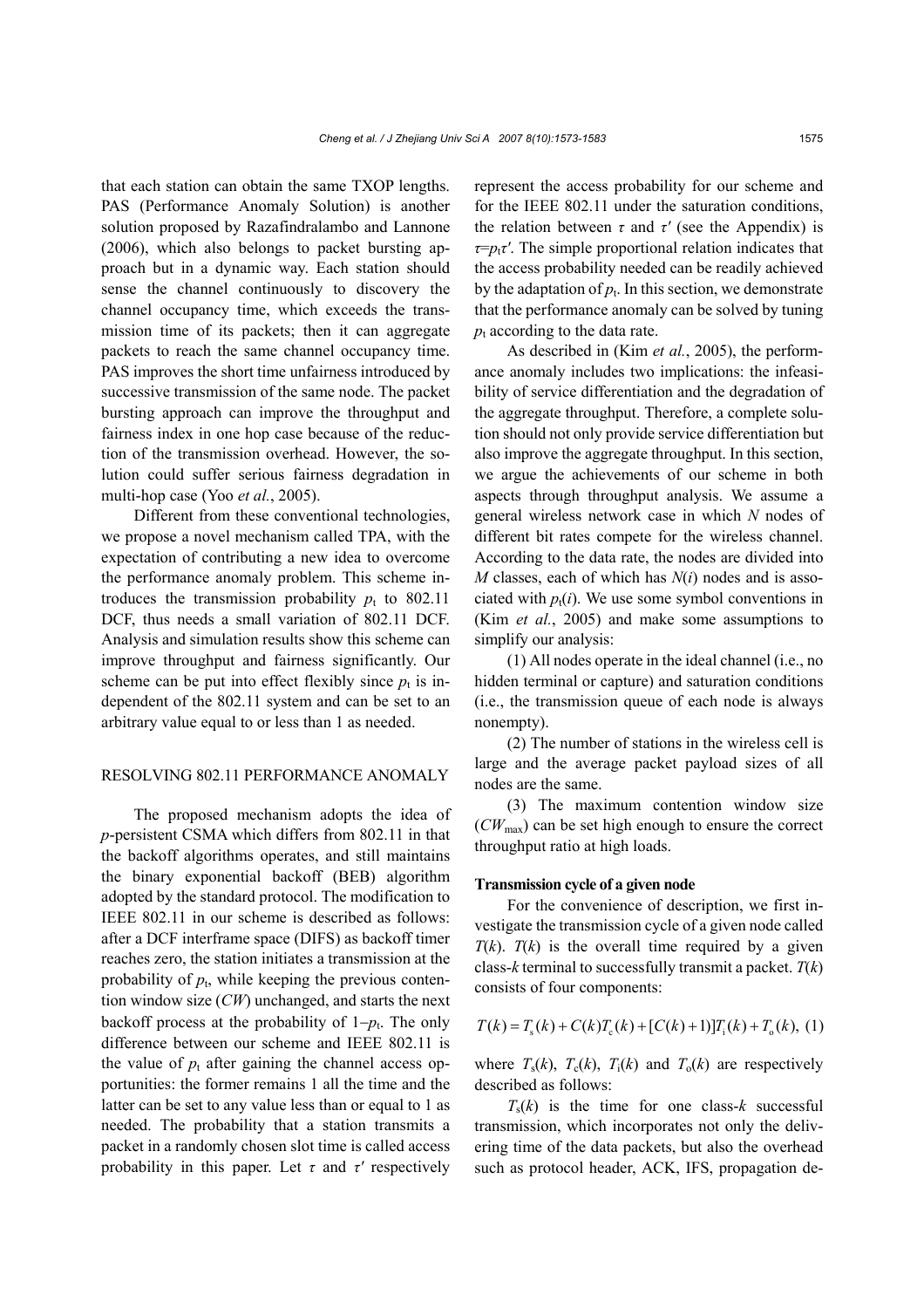lays, etc.

 $T_c(k)$  is the time wasted on the channel because of one class-*k* collision. According to 802.11, the average collision number *C*(*k*) of a given class-*k* node during  $T(k)$  can be computed as a function of conditional collision probability  $p(k)$ :

$$
C(k) = p(k) / [1 - p(k)],
$$
 (2)

where  $p(k)$  is the class- $k$  conditional collision probability in a slot given as:

$$
p(k) = 1 - [1 - \tau(k)]^{N(k)-1} \prod_{l \neq k; l=1}^{M} [1 - \tau(l)]^{N(l)},
$$
 (3)

*τ*(*k*) is the class-*k* access probability in a slot, and can be expressed as (see the Appendix):

$$
\tau(k) = 2 p_t(k) / \left\{ 1 + W + p(k) W \sum_{i=0}^{m-1} [2 p(k)]^i \right\}.
$$
 (4)

 $T_i(k)$  is the idle time between two transmissions of a given class-*k* node. Since the transmission number of a given class-*k* node in  $T(k)$  is  $C(k)+1$ , the total idle time spent by the node is  $[C(k)+1]T_i(k)$ . Similarly,  $T_i(k)$  is the average value of a geometric random variable:

$$
T_i(k) = \sigma[1 - \tau(k)] / \tau(k), \qquad (5)
$$

where  $\sigma$  is the slot time size.

 $T<sub>o</sub>(k)$  is the time spent by all nodes except for the given node to transmit packets. Since the same class nodes have the same channel access opportunity, each class-*k* node also experiences one successful transmission in the time  $T(k)$ , then  $T_0(k)$  can be written as:

$$
T_o(k) = [N(k) - 1][T_s(k) + C(k)T_c(k)] +
$$
  

$$
\sum_{l \neq k; l=1}^{M} \frac{P_s(l)}{P_s(k)} N(l)[T_s(l) + C(l)T_c(l))],
$$
 (6)

where the probability  $P_s(k)$  that a given class-*k* node succeeds in transmission is given by the probability that this node transmits a packet over the channel exactly:

$$
P_{s}(k) = \tau(k)[1 - \tau(k)]^{N(k)-1} \prod_{l \neq k; l=1}^{M} [1 - \tau(l)]^{N(l)}.
$$
 (7)

Finally, from the above equations, we obtain the expression of the transmission cycle of a given node:

$$
T(k) = N(k)[T_s(k) + C(k)T_c(k)] + [C(k) + 1]T_i(k) +
$$
  

$$
\sum_{l \neq k, l=1}^{M} \frac{P_s(l)}{P_s(k)} N(l)[T_s(l) + C(l)T_c(l)].
$$
 (8)

Based on Eq.(8), we prove that the proposed scheme can support service differentiation and improve the aggregate throughput in the next two subsections.

#### **Creating service differentiation**

In this subsection we observe the impact of our scheme on the throughput allocated to each node with different data rates. Let  $p_t(i)$  and  $p_t(j)$  be the transmission probability of class *i* and class *j*, respectively. We compute the throughput ratio of a class-*i* traffic to a class-*j* traffic:

$$
S_{ij} = \frac{L/T(i)}{L/T(j)} = \frac{T(j)}{T(i)} =
$$
  
\n
$$
\frac{N(j)M(j) + \sum_{k=j; k=1}^{M} \frac{P_s(k)}{P_s(j)} N(j)M(k) + [C(j) + 1]T_i(j)}{N(i)M(i) + \sum_{k=i; k=1}^{M} \frac{P_s(k)}{P_s(i)} N(i)M(k) + [C(i) + 1]T_i(i)},
$$
\n(9)

where  $M(l) = T_s(l) + C(l)T_c(l)$ .

Under the assumed conditions, we have  $\tau \ll 1$ and the condition collision probability of each node is equal approximately, the ratio of  $P_s(k)$  to  $P_s(j)$  is:

$$
\frac{P_{\rm s}(k)}{P_{\rm s}(j)} = \frac{\tau(k)[1-\tau(j)]}{\tau(j)[1-\tau(k)]} \approx \frac{\tau(k)}{\tau(j)} \approx \frac{p_{\rm t}(k)}{p_{\rm t}(j)}.\tag{10}
$$

Meanwhile, from Eq.(2) and Eq.(5), we have:

$$
\frac{[C(i) + 1]T_i(i)}{[C(j) + 1]T_i(j)} = \frac{[1 - p(j)][1 - \tau(i)]\tau(j)}{[1 - p(i)][1 - \tau(j)]\tau(i)} \approx \frac{p_i(j)}{p_i(i)} \cdot (11)
$$

By substituting Eqs. $(10)$  and  $(11)$  into Eq. $(9)$ , the throughput ratio can be simplified as Eq.(12).

Eq.(12) shows the throughput ratio is proportional to the transmission probability ratio. This property can be utilized to support service differenttiation. For example, if some nodes need supporting real-time application or have better channel quality, we can set bigger  $p_t$  for them and smaller  $p_t$  for others.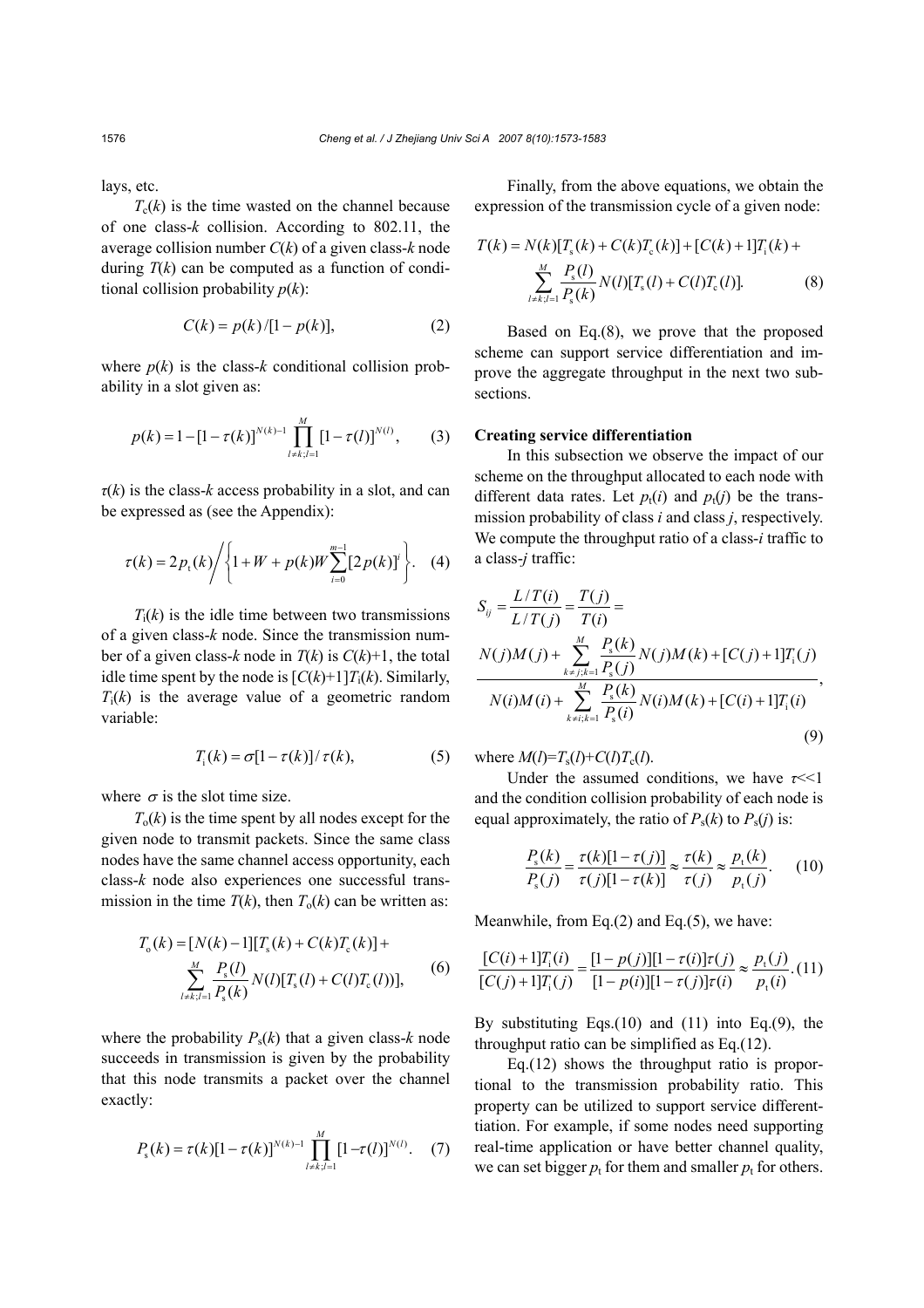$$
S_{ij} = \frac{N(j)M(j) + N(i)M(i)\frac{p_t(i)}{p_t(j)} + \sum_{k \neq i,j;k=1}^{M} \frac{p_t(k)}{p_t(j)}N(k)M(k) + [C(j) + 1]T_i(j)}{N(i)M(i) + N(j)M(j)\frac{p_t(j)}{p_t(i)} + \sum_{k \neq i,j;k=1}^{M} \frac{p_t(k)}{p_t(i)}N(k)M(k) + \frac{p_t(j)}{p_t(i)}[C(j) + 1]T_i(j)} \approx \frac{p_t(i)}{p_t(j)}.
$$
\n(12)

Then the nodes with big  $p_t$  can get more channel access opportunities than those with small  $p_t$ . In this way, the bandwidth can be allocated on demand.

#### **Improving the aggregate throughput**

Since the throughput ratio is proportional to the transmission probability ratio, if we assign larger  $p_t$  to the fast nodes and smaller  $p_t$  to the slow nodes, then the fast nodes will obtain more channel occupancy time and thus achieve more throughput for our scheme than for the standard protocol, as a result the aggregate throughput is improved.

Let us observe the aggregate throughput of two systems: one uses the standard protocol, and the other uses the proposed scheme. According to Eq.(8), in the time  $T(k)$ , the total number of successful packets transmitted by all nodes is  $\sum_{l \neq k, l=1}^{M} N(l) P_{s}(l) / P_{s}(k)$  $+N(k)$ , then the aggregate throughput is:

$$
S = \frac{N(k)\left[1 + \sum_{l \neq k; l=1}^{M} \frac{N(l)}{N(k)} \frac{P_{s}(l)}{P_{s}(k)}\right]L}{N(k)M(k) + [C(k) + 1]T_{i}(k) + \sum_{l \neq k; l=1}^{M} \frac{P_{s}(l)}{P_{s}(k)} N(l)M(l))}.
$$
\n(13)

When the transmission probabilities of all classes are the default value of 1, we obtain the throughput *S′* of 802.11 protocol:

$$
S' = \frac{\sum_{l=1}^{M} N(l)L}{N(k)M'(k) + [C'(k) + 1]T'_{i}(k) + \sum_{l \neq k; l=1}^{M} N(k)M'(l)}.
$$
(14)

In order to compare *S* with *S′*, we first assume the class-*k* nodes have the fastest bit-rate, thus  $p_t(k)=1$ and  $p_t(l)$ <1 when  $l \neq k$ . Then, we can make the approximation that *C*(*l*)≈*C*′(*l*) under the assumed conditions. For the convenience of comparison, we use symbol *T* to represent the average time spent by any node to transmit a packet successfully. The relation between *S* and *T* is:  $S=L/T$ . From Eqs.(13) and (14), *T* and *T′* can be respectively expressed as:

$$
T = \left\{ N(k)M(k) + [C(k) + 1]T_i(k) + \sum_{l \neq k; l=1}^{M} \frac{p_i(l)}{p_i(k)} N(l)M(l) \right\}
$$

$$
\cdot \left\{ N(k) + \sum_{l \neq k; l=1}^{M} N(l) \frac{p_i(l)}{p_i(k)} \right\}^{-1},
$$
(15)

$$
T' = \frac{N(k)M(k) + [C(k) + 1]T'_i(k) + \sum_{l \neq k, l=1}^{M} N(l)M(l)}{\sum_{l=1}^{M} N(l)}.(16)
$$

From Eq.(15), *T* is the sum of three terms. Let  $T_1$ ,  $T_2$  and  $T_3$  represent each term of *T*. Similarly,  $T_1'$ ,  $T_2'$ and *T*3′ represent each term of *T′*.

 $T_1$  and  $T_1'$  are the transmission time spent by class- $k$  nodes. Subtracting  $T_1'$  from  $T_1$  and noting that  $p_t(l) \leq p_t(k)$ , we have:

$$
T_{1} - T_{1}' = \frac{N(k)M(k)\sum_{l=k; l=1}^{M} N(l)\left[1 - \frac{p_{t}(l)}{p_{t}(k)}\right]}{\sum_{l=1}^{M} N(l)\left[N(l) + \sum_{l=k; l=1}^{M} N(l)\frac{p_{t}(l)}{p_{t}(k)}\right]} > 0, (17)
$$

which indicates that class-*k* nodes receive more channel utilization occupation time for the proposed scheme than for the standard one.

 $T_2$  and  $T_2'$  are the total idle time experienced by the given node during the transmission cycle. The small difference between  $T_2$  and  $T_2$ ' is negligible under the consumed conditions.

*T*3 and *T*3′ are the transmission time spent by all nodes except for the class-*k* peers. We observe the comparison between  $T_3$  and  $T_3$ <sup>'</sup>:

$$
T_{3} - T_{3}' = \frac{N(k) \sum_{l \neq k, l=1}^{M} N(l)M(l) \left[ \frac{p_{t}(l)}{p_{t}(k)} - 1 \right]}{\sum_{l=1}^{M} N(l) \left[ N(l) + \sum_{l \neq k, l=1}^{M} N(l) \frac{p_{t}(l)}{p_{t}(k)} \right]} < 0, (18)
$$

which indicates that slow bit-rate nodes receive a smaller amount of channel occupation time for the proposed scheme than for the standard one.

When the number of stations is large and the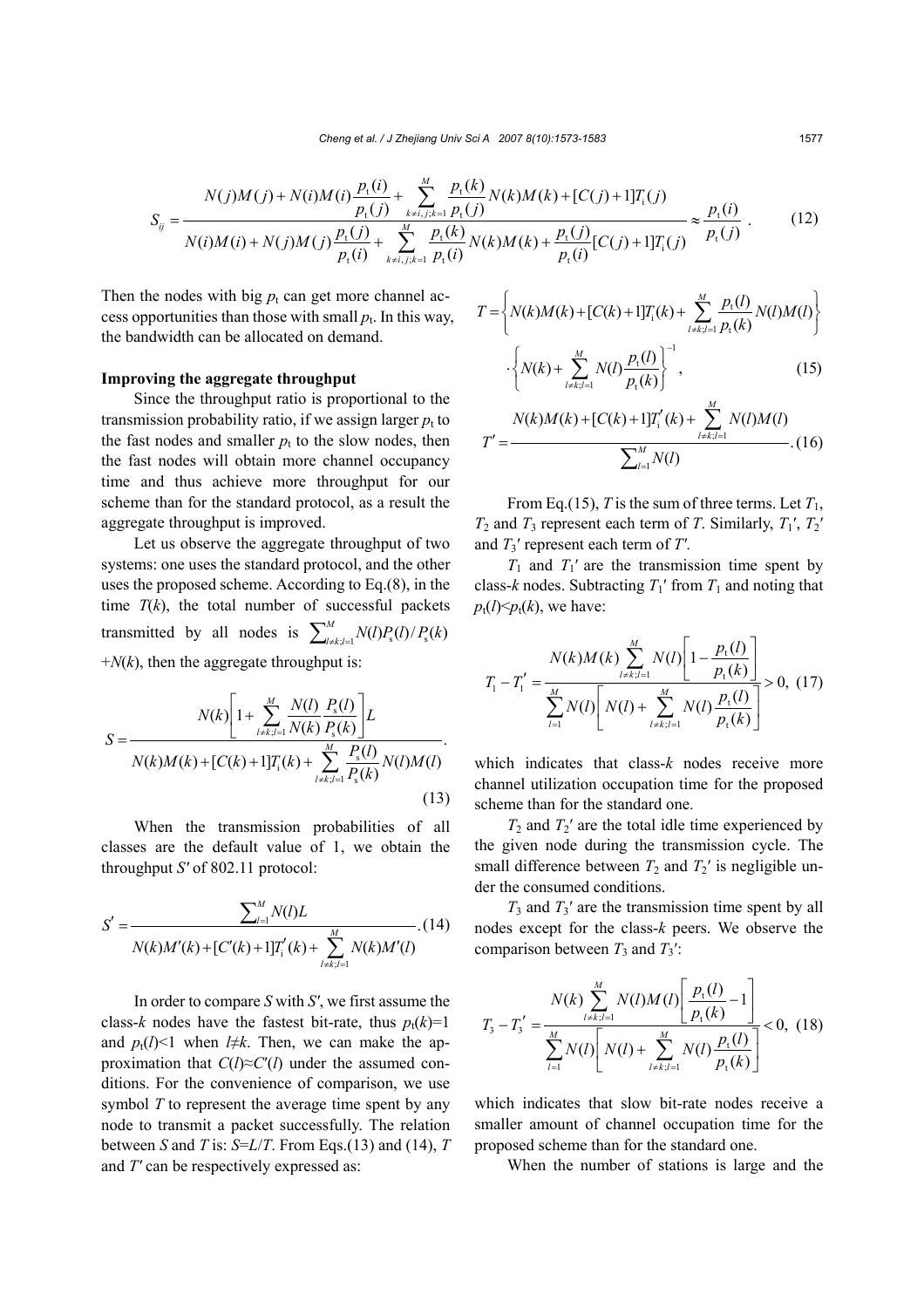access probability is small, the collisions experienced by each station are approximately the same. Thus  $C(l) \approx C(k)$  when *l*≠*k* and the following inequality is satisfied:

$$
M(l) - M(k) = T_s(l) + C(l)T_c(l) - T_s(k) - C(k)T_c(k)
$$
  
>0,  $l \neq k$ . (19)

Therefore, combining Eqs. $(17)$  ~ $(19)$ , we readily obtain:

$$
T_1 - T_1' + T_2 - T_2' + T_3 - T_3' < 0 \Rightarrow T < T' \Rightarrow S > S'. \text{(20)}
$$

Eqs.(17) and (18) clearly explain why our scheme achieves higher throughput than 802.11 and confirm that the slower the bit-rate and the smaller the transmission probability associated with the slower node, the higher throughput the proposed scheme achieves.

## **Analysis of time-based fairness**

Since  $p_t$  directly affects the channel capacity allocation, the key problem is the assignment of  $p_t$  in accordance with the data rate. Let *R* be the transmission probability ratio of a slow node to the fastest node in a wireless cell. If *R* is too small, the slow node might be starved although the aggregate throughput could be improved significantly. On the contrary, if *R* is too large, the performance anomaly cannot be solved cleanly. The assignment of  $p_t$  relates to two problems: firstly, since the source of the performance anomaly lies in the throughput-based fairness, a new fairness criterion should be formulated for multi-rate WLANs; Secondly, the derivation of optimal  $p_t$  corresponds to the new fairness criterion.

The notion of time-based fairness is proposed in (Tan and Guttag, 2004; Li and Soung, 2005) to improve performance in multi-rate WLANs by providing each competing node an equal share of the wireless channel occupancy time. The time-based fairness can guarantee that no node achieves worse throughput than it would do in a single-rate WLAN in which all competing nodes are running at their own rates (Tan and Guttag, 2004). We can evaluate the fairness performance of a solution according to this feature.

Based on the time-based fairness, we now derive the optimal value of  $p_t$ . Eq.(8) has given the expression of  $T(k)$  and the transmission cycle of a given

class- $k$  node. In  $T(k)$ , the channel occupation time for a class-*k* node is *M*(*k*), while that for a class-*l* node is  $P_s(l)M(l)/P_s(k)$ . We can observe that the channel occupancy time for each node is approximately equal when the following equation is satisfied:

$$
p_t(l)/p_t(k) \approx M(k)/M(l). \tag{21}
$$

Namely, by configuring  $p_t$  inversely proportional to the overall transmission time for a packet (including the retransmission attempt), a node achieves an equal amount of the shared channel resource, whatever its data rate is.

Ignoring the protocol overhead (e.g., physical and packet headers, acknowledgements, sensing the channel, and backoffs), we can simplify Eq.(21) by assigning  $p_t$  proportional to the data rate. However, this simplification is not a good approximation for practical scenarios since the constant protocol overhead occupies a great proportion of the overall time for one successful transmission. Assuming the basic access mechanism in the 802.11b protocol, we now compute the value of the transmission probability ratio.

Since  $M(k)=T_s(k)+C(k)T_c(k)$  [ $T_s(k)$  and  $T_c(k)$ ] were given in (Bianchi, 2000)], we give the relations in more detail:

$$
T_{\rm s}(k) = t_{\rm PHY\_header} + t_{\rm MAC\_header} + t_{\rm p} + SIFS + \delta + t_{\rm PHY\_header} + t_{\rm ACK} + DIFS + \delta,
$$
\n(22)

$$
T_{\rm c}(k) = t_{\rm PHY\_header} + t_{\rm MAC\_header} + t_{\rm p} + DIFS + \delta, \quad (23)
$$

where  $t_p$  is the transmission time required for the MAC layer payload which includes the protocol headers attached by the protocol layers above MAC (e.g., 20-byte IP header),  $\delta$  is the propagation delay. Each data frame and each ACK frame require a physical layer header, transmitted at 1 Mbps. ACK frames are transmitted at either 1 or 2 Mbps. Table 1 shows each fraction of time required to transmit a 1000-byte UDP packet, assuming a DSSS system parameter and 2-Mbps bit rate for ACK frame transmission.

From Table 1, we can observe that only packet header except for the PHY layer header and payload are transmitted at the nominal data rate (e.g., 1 Mbps or 11 Mbps). The constant overhead for a successful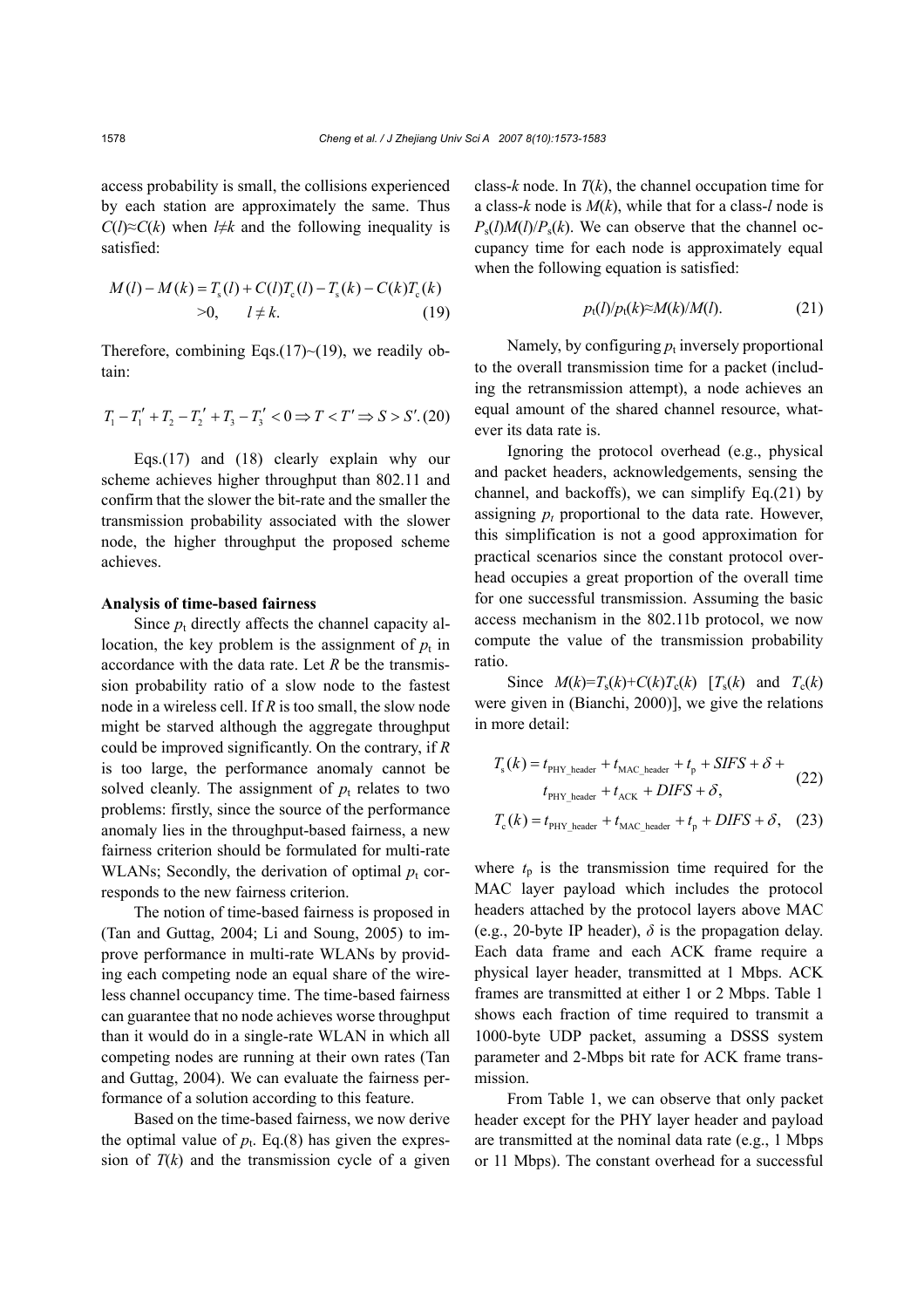transmission includes the ACK frame, physical layer header, SIFS, DIFS and  $\delta$ , which is independent of the data rate. The value of  $T_s(k)$  is 1266  $\mu$ s, and the constant overhead adds up to 504 us. The latter is about one third of the former, thus cannot be ignored.

|  |  | Table 1 Each fraction of time required to transmit a     |
|--|--|----------------------------------------------------------|
|  |  | 1000-byte UDP packet for a classical DSSS physical layer |

| Parameters            | Length<br>(bits) | Data rate<br>(Mbps)           | Time<br>$(\mu s)$ |
|-----------------------|------------------|-------------------------------|-------------------|
| Physical layer header | 192              | 1                             | 192.0             |
| Packet header         | 384              | 11                            | 34.9              |
| Packet payload        | 8000             | 11                            | 727.3             |
| Acknowledgement       | 112              | $\mathfrak{D}_{\mathfrak{p}}$ | 56.0              |
| Propagation delay     |                  |                               | 20                |
| <b>SIFS</b>           |                  |                               | 10.0              |
| DIFS                  |                  |                               | 50.0              |

Since the number of unsuccessful transmissions is far less than that of successful transmissions under the assumed conditions, we can make an approximation to simplify Eq. $(21)$ :

$$
p_t(l)/p_t(k) \approx T_s(k)/T_s(l), \qquad (24)
$$

which indicates the time-based fairness can be achieved through configuring  $p_t$  inversely proportional to the time required for a successful transmission when the basic access mechanism is adopted. In common scenarios where the offered load is not very high,  $p_t$ 's for the fastest nodes in a wireless cell are set to the default value 1. In fact,  $p_t$  can be adjusted according to the contention level so that the optimal aggregate throughput can be achieved. The detailed analysis of the related things is outside the scope of this paper. Since the fastest node has the maximum transmission probability,  $p_t$  for a node transmitted at a lower data rate can be computed from Eq.(24). For example, consider two nodes that transmit packets at data rates 11 Mbps and 1 Mbps, respectively. With the parameters in Table 1, we can easily compute that the transmission probability ratio of the fast node to the slow node is 7. However, for the simplified scheme, which assigns  $p_t$  proportional to the data rate, the transmission probability ratio is 11. The latter might achieve higher throughput but poorer time-based fairness since it reduces the channel occupancy time for slow nodes.

## SIMULATION RESULTS

We conduct simulations based on ns-2 to investigate the performance of the TPA scheme. The adopted topology comprises a number of nodes in an ad hoc setting. All nodes are located within a basic service set, and they are static in the simulations. It is assumed as an ideal channel (i.e., no hidden terminals or capture) and all the nodes can hear each other directly. The number of nodes is even, in which half of the nodes are senders and the other half are receivers. One connection is set up between per pair nodes for data transmission. Thus the number of flows is half of the number of nodes. All of the tests are performed using UDP saturated traffic under the basic access mechanism. Unless otherwise specified, each packet contains 1000 bytes of data. The DSSS PHY layer parameters in Table 1 are also used in the simulations. Each experiment runs for 100 s.

The main performance metrics of interest are fairness index, throughput and collision rate. Collision rate is expressed as the ratio of the number of collisions to the number of transmissions. We adopt the Jain fairness index in (Jain, 1999), defined as:

$$
f = \left(\sum_{i=1}^{n} s_i / s_i^*\right)^2 / \left[n \sum_{i=1}^{n} (s_i / s_i^*)^2\right],
$$
 (25)

where  $s_i$  is the throughput achieved by flow  $i$ ,  $n$  is the number of flows,  $s_i^*$  is the throughput achieved by flow *i* when all the flows in the wireless network are emitted at the same data rate, which is called the reference throughput of flow *i* in this paper.

## **Impact of the rate difference**

In the simulation, we compare TPA and DCF in the case where only two flows are included in a wireless cell, one at *x* Mbps  $(x=1, 2 \text{ or } 5.5)$  and the other at 11 Mbps. For TPA scheme, we first compute the parameter  $p_t$  from Eq.(24). The achieved throughput of each node, the aggregate throughput, the collision rate and the Jain fairness index for DCF and TPA are given in Table 2.

 As shown in Table 2, when using the DCF scheme, a flow of any transmission rate experiences the same throughput so that the aggregate throughput exhibits a severe degradation. As the data rate of slow node decreases, performance anomaly becomes more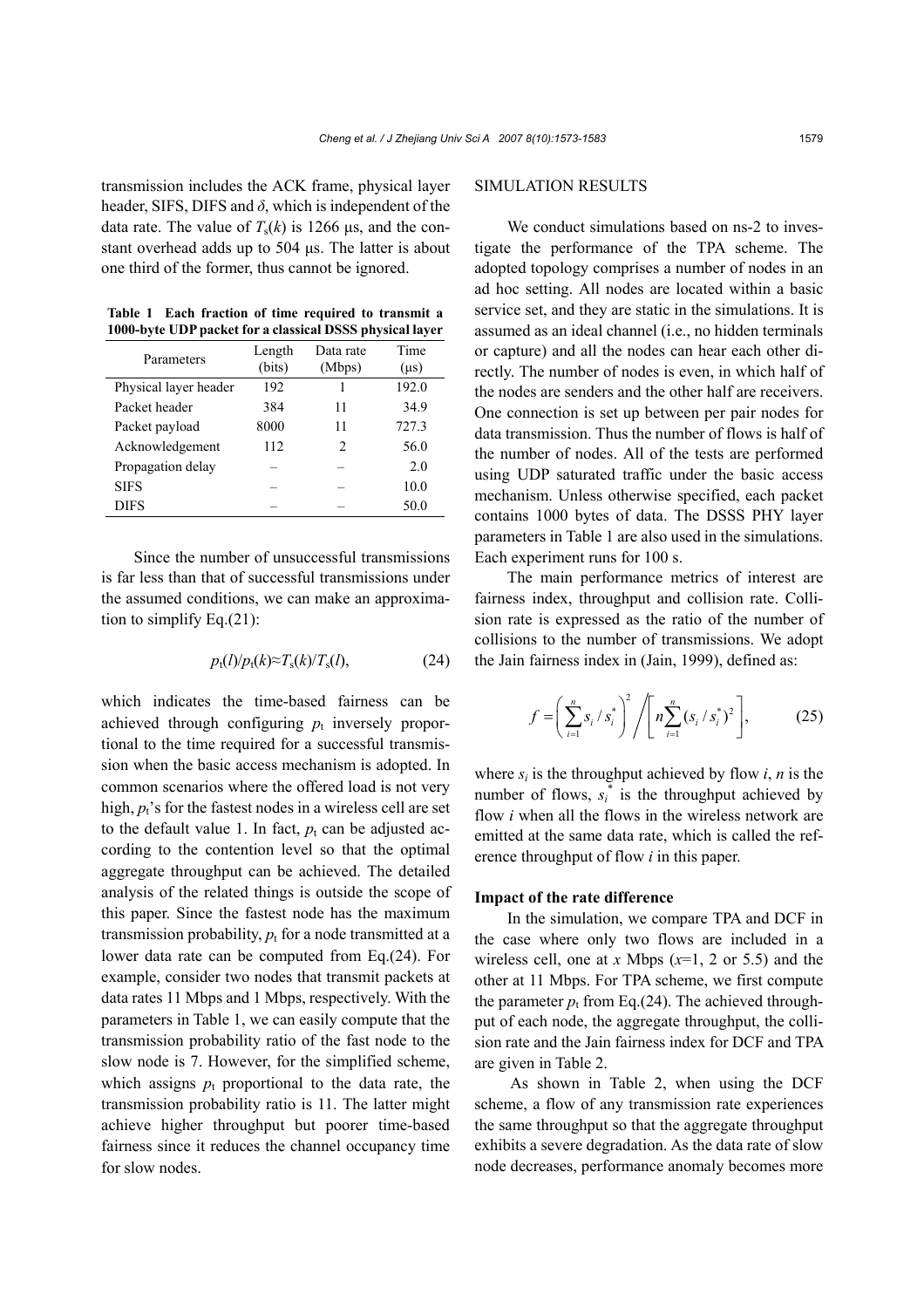| $\boldsymbol{x}$<br>(Mbps) | <b>Types</b> | $Thr_{s}$ (kbps) | $Thr_f$ (kbps) | Total (kbps) | Collision rate $(\% )$ | Fairness index $(\% )$ |
|----------------------------|--------------|------------------|----------------|--------------|------------------------|------------------------|
|                            | <b>REF</b>   | 426.738          | 2705.277       | 3132.015     |                        |                        |
|                            | <b>DCF</b>   | 724.217          | 709.816        | 1434.033     | 6.2                    | 0.651                  |
|                            | <b>TPA</b>   | 367.138          | 2881.744       | 3248.882     | 1.5                    | 0.989                  |
| 2                          | <b>REF</b>   | 795.505          | 2705.277       | 3500.782     |                        |                        |
|                            | <b>DCF</b>   | 1216.051         | 1195.090       | 2411.141     | 6.1                    | 0.767                  |
|                            | <b>TPA</b>   | 701.633          | 2849.494       | 3551.127     | 2.6                    | 0.992                  |
| 5.5                        | <b>REF</b>   | 1762.414         | 2705.277       | 4467.691     | -                      | -                      |
|                            | <b>DCF</b>   | 2142.206         | 2109.084       | 4251.290     | 5.9                    | 0.954                  |
|                            | <b>TPA</b>   | 1668.712         | 2762.360       | 4431.072     | 4.7                    | 0.999                  |

**Table 2 Comparison between DCF and TPA**

Only two flows are included in a wireless cell, one at *x* Mbps, and the other at 11 Mbps. REF: the reference throughput. *Thr*<sub>s</sub> and *Thr*<sub>f</sub> are the throughput achieved by the slow flow and fast flow, respectively

serious since the channel occupancy time for the slow node increases.

As the analysis in the previous section shows, when using the TPA scheme, the achieved throughput of each flow in each case roughly equals the corresponding reference throughput. Nevertheless, the throughput achieved by the slow flow for TPA is always slightly lower than its reference throughput, while the throughput achieved by the fast flow for TPA is always slightly higher than its reference throughput, because the slow flow experiences more collisions and the fast flow for TPA experiences fewer collisions when using TPA scheme.

The throughput of the fast node almost remains the same, independent of the data rate used by the slow node. This is because the reference throughput is constant for a given data rate, a given size payload and a given number of nodes. Simultaneously, TPA improves the aggregate throughput significantly. Specifically, when the low data rate is 1 Mbps, the aggregate throughput for TPA is more than twice that for DCF.

## **Impact of traffic load**

In this subsection, we tested TPA as a function of the number of nodes. Only one pair ofnodes is transmitted at 1 Mbps, and the other pairs at 11 Mbps.

Fig.1 shows that TPA achieves much higher throughput and better Jain fairness index than DCF. In each case, TPA can achieve the aggregate throughput, which almost equals the sum of the reference throughput of each flow.



**Fig.1 (a) Aggregate throughput versus the number of nodes; (b) Jain fairness index versus the number of nodes**

For the TPA scheme, the aggregate throughput increases as the traffic loads become heavier since the idle slots are reduced. After the number of nodes exceeds 12, the aggregate throughput starts to decrease because the number of collisions increases.

For the DCF scheme, the aggregate throughput keeps increasing as the traffic loads increase. This is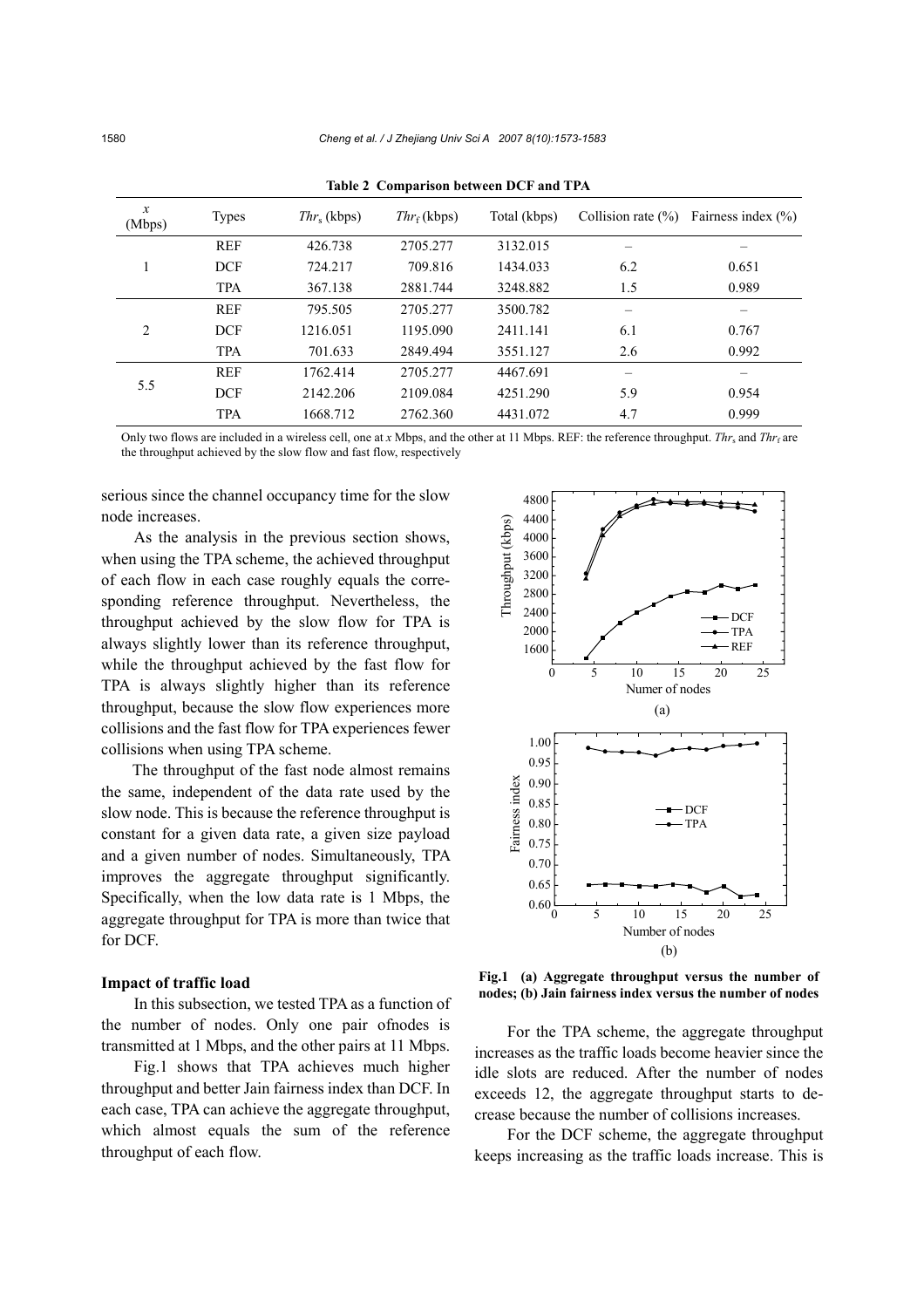because the throughput increment caused by the increasing number of flows transmitted at 11 Mbps exceeds the throughput decrement caused by the increasing number of collisions.

# **Comparison between TPA and some other solutions**

To further investigate the performance of the proposed scheme, we carried out simulations to compare the performance of TPA with some most relevant solutions:

1. Maximum transfer unit size adaptation approach (MTUA)

We adopt MTUA proposed by Yoo *et al.*(2005). The packet size is adjusted in the following way: *SMTU*=*LMTU*·*r*/11e6, where *r* represents the transmission rate of a node and *LMTU* represents the *MTU* of the nodes with 11-Mbps data rate.

2. Initial contention window adaptation approach (CWA)

Kim *et al.*(2005) proposed to resolve the performance anomaly by configuring the initial contention window size  $CW_{min}$  inversely proportional to the data rate. As mentioned earlier, this solution ignores the overhead. In order to make a fair comparison, we modified CWA by taking into account the overhead. The contention window size *CW* is adapted in the following way:  $CW_{min}(l)/CW_{min}(k)=T_s(l)/T_s(k)$ .

In this experiment, half flows are transmitted at 11 Mbps and the other half at 1 Mbps. For MTUA, the packet size for the fast node is set to 1000 bytes, while that for the slow node is set to 476 bytes. Table 3 shows the achieved throughput of each flow, the aggregate throughput, the collision rate, the Jain fairness index and the throughput gain for these three schemes. The throughput of each flow is the average throughput achieved by all the flows with the same data rate. The throughput gain is the gain on the average throughput of a new scheme (MTUA, CWA and TPA), compared with the basic DCF. It is calculated as:  $Throughout\_gain = (S - S_{\text{DCF}})/S_{\text{DCF}} \times 100\%.$ 

As shown in Table 3, MTUA is less efficient than the other schemes because the overhead introduced by the header and backoffs leads to the degradation of the throughput achieved by the slow nodes. Only the fast nodes obtain the throughput close to the reference throughput.

The good fairness indexes and the high aggregate throughput for CWA and TPA indicate each flow achieves the needed throughput and the performance anomaly is solved cleanly. We can note that there are only small differences in each metric between CWA and TPA. CWA achieves slightly higher throughput than TPA while TPA has slightly better Jain fairness index than CWA. The fact indicates that TPA can provide the fairest channel occupancy time assignment.

| Methods     | Parameters             | Node No.       |          |          |          |          |          |  |
|-------------|------------------------|----------------|----------|----------|----------|----------|----------|--|
|             |                        | $\overline{4}$ | 8        | 12       | 16       | 20       | 24       |  |
| <b>MTUA</b> | $1 M Th.$ (kbps)       | 126.653        | 58.597   | 39.477   | 29.131   | 23.468   | 19.191   |  |
|             | 11 M Th. (kbps)        | 2739.460       | 1567.940 | 996.955  | 716.255  | 544.796  | 439.973  |  |
|             | Total Th. (kbps)       | 2866.113       | 3253.075 | 3109.296 | 2981.546 | 2841.319 | 2754.985 |  |
|             | Th. gain $(\%)$        | 99.9           | 140.3    | 146.7    | 144.5    | 148.4    | 143.1    |  |
|             | Fairness index         | 0.770          | 0.731    | 0.746    | 0.753    | 0.756    | 0.770    |  |
|             | Collision rate $(\% )$ | 5.8            | 10.9     | 17.0     | 22.1     | 25.6     | 29.0     |  |
| <b>CWA</b>  | 1 M Th. (kbps)         | 363.929        | 177.254  | 117.529  | 86.394   | 68.129   | 54.137   |  |
|             | 11 M Th. (kbps)        | 2892.311       | 1492.395 | 965.873  | 698.432  | 537.450  | 442.460  |  |
|             | Total Th. (kbps)       | 3256.240       | 3339.297 | 3250.205 | 3139.305 | 3027.895 | 2979.586 |  |
|             | Th. gain $(\% )$       | 127.1          | 146.7    | 157.9    | 157.5    | 164.7    | 162.9    |  |
|             | Fairness index         | 0.987          | 0.985    | 0.989    | 0.991    | 0.993    | 0.991    |  |
|             | Collision rate $(\% )$ | 1.5            | 7.4      | 12.5     | 16.6     | 20.3     | 23.2     |  |
| <b>TPA</b>  | $1 M Th.$ (kbps)       | 367.138        | 183.541  | 122.181  | 89.113   | 68.525   | 58.873   |  |
|             | $11$ M Th. (kbps)      | 2881.744       | 1454.207 | 935.870  | 686.257  | 539.962  | 420.789  |  |
|             | Total Th. (kbps)       | 3248.882       | 3275.497 | 3174.153 | 3101.478 | 3042.439 | 2877.967 |  |
|             | Th. gain $(\%)$        | 126.6          | 142.0    | 151.8    | 154.4    | 165.9    | 153.9    |  |
|             | Fairness index         | 0.989          | 0.991    | 0.995    | 0.995    | 0.994    | 0.999    |  |
|             | Collision rate $(\% )$ | 1.5            | 7.7      | 12.8     | 16.6     | 19.8     | 22.6     |  |

**Table 3 Comparison between MTUA, CWA and TPA**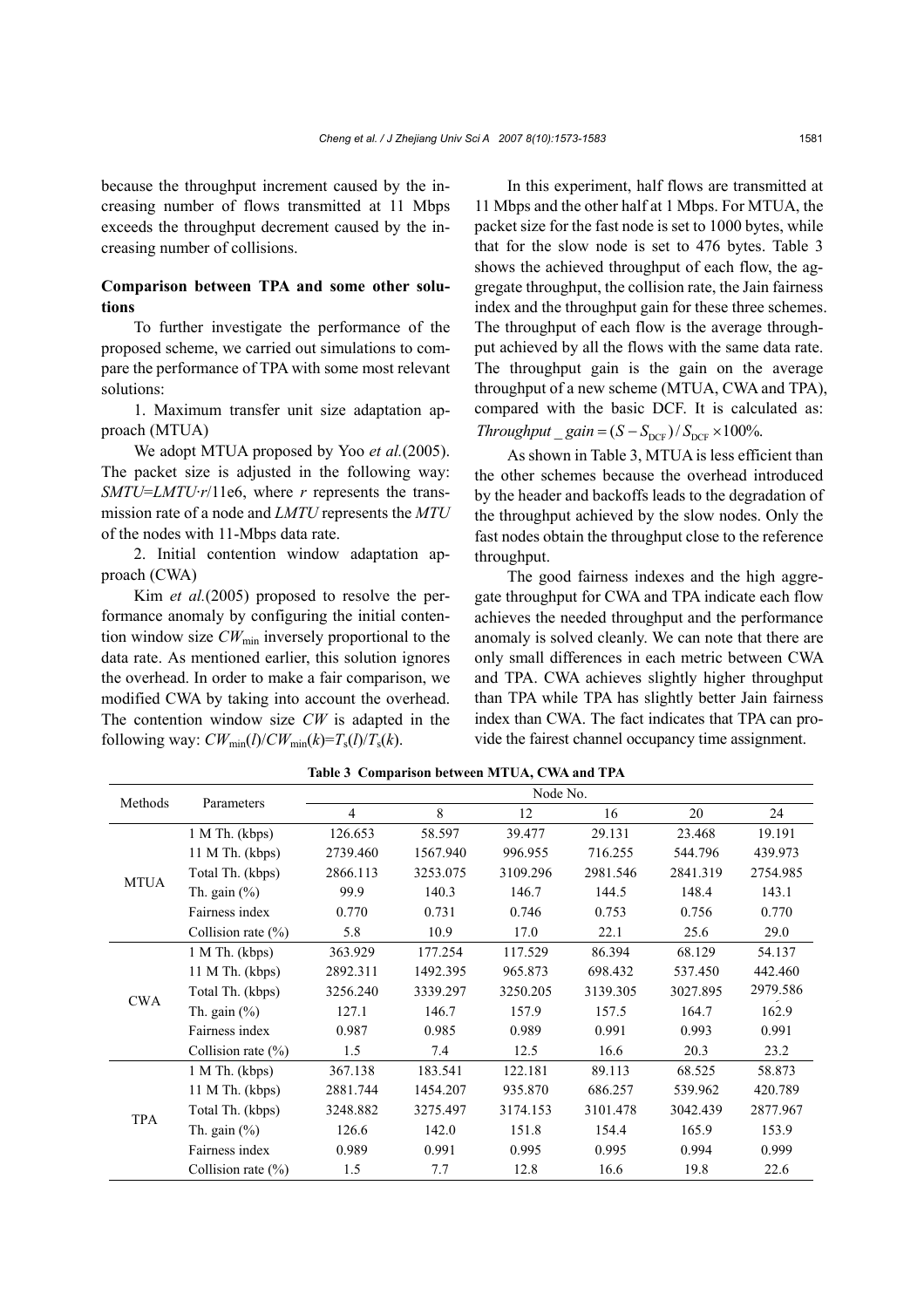## **CONCLUSION**

IEEE 802.11 based wireless LANs has become more and more popular due to its simplicity and effectiveness. However, performance anomaly happens in the case that some nodes have lower transmission rates than others in the same wireless cell. Because 802.11 guarantees an equal long run channel access probability, high bit-rate nodes have the same throughput as the lowest bit-rate nodes so that the aggregated throughput degrades. To solve this problem, we propose a novel mechanism by introducing the transmission probability  $p_t$  to 802.11b protocol. By configuring  $p_t$  according to the bit-rate, the mechanism not only provides identical channel utilization to improve the throughput but also presents an effective service differentiation measure applying to multi-rate WLANs. Theoretical analysis and simulation results demonstrated that our scheme can eliminate the performance anomaly in many scenarios. The objective of time-based fairness and the needed aggregate throughput can be reached under each tested configuration.

#### **References**

- Bianchi, G., 2000. Performance analysis of the IEEE 802.11 distributed coordination function. *IEEE JSAC*, **18**(3):535- 547. [doi:10.1109/49.840210]
- Dunn, J., Neufeld, M., Sheth, A., Grunwald, D., Bennett, J., 2006. A practical cross-layer mechanism for fairness in 802.11 networks. *Mobile Networks and Applications*, **11**(1):37-46. [doi:10.1007/s11036-005-4459-z]
- Garroppo, R.G., Giordano, S., Luceti, S., Tavanti, L., 2007. Providing air-time usage fairness in IEEE 802.11 networks with the deficit transmission time (DTT) scheduler. *Wireless Networks*, **13**(4):481-495. [doi:10.1007/s11276- 006-9201-7]
- Heusse, M., Rousseau, F., Berger-Sabbatel, G., Duda, A., 2003. Performance Anomaly of 802.11b. INFOCOM, p.836- 843.
- Iannone, L., Rousseau, F., Berger-Sabbatel, G., Duda, A., 2005. Idle Sense: An Optimal Access Method for High Throughput and Fairness in Rate Diverse Wireless Lans. SIGCOMM, p.121-132.
- Jain, R., 1999. Throughput Fairness Index: An Explanation. ATM Forum/99-0045.
- Kim, H., Yun, S., Kang, I., Bahk, S., 2005. Resolving 802.11 performance anomalies through QoS differentiation. *IEEE Commun. Lett.*, **9**(7):655-657. [doi:10.1109/LCOMM. 2005.1461695]
- Li, B.J., Soung, C.L., 2005. Proportional Fairness in Wireless LANs and Ad Hoc Networks. WCNC, **3**:1551-1556. [doi:10.1109/WCNC.2005.1424745]
- Razafindralambo, T., Lannone, L., 2006. Dynamic Packet Aggregation to Solve Performance Anomaly in 802.11. MSWIM. Torremolinos, Malaga, Spain, p.247-254. [doi:10.1145/1164717.1164761]
- Sadeghi, B., Kanodia, V., Sabharwal, A., Knightly, E., 2002. Opportunistic Media Access for Multi-rate Ad Hoc Networks. MOBICOM, p.486-497.
- Tan, G., Guttag, J., 2004. Time-based Fairness Improves Performance in Multi-rate WLANs. USENIX, p.269-282.
- Yoo, S., Choi, J., Hwang, J., Yoo, C., 2005. Eliminating the performance anomaly of 802.11b. *LNCS*, **3421**:1055- 1062.

# APPENDIX: CALCULATING ACCESS PROB-ABILITY FOR PROPOSED PROTOCOL

We derive the access probability  $\tau$  for the proposed protocol through Markov model under the saturation conditions. This paper extends the model in (Bianchi, 2000) by introducing a new parameter  $p_t$  to the 802.11 protocol, as shown in Fig.A1.



**Fig.A1 The Markov chain model for the proposed protocol** 

Let  $s(t)$  be the stochastic process representing the backoff stage of the node at time  $t$  and  $b(t)$  the stochastic process representing the backoff time counter. Let *m* be the maximum backoff stage and *W* the initial contention window. We adopt the short notation as (Bianchi, 2000):  $P\{i_1, k_1|i_0, k_0\} = P\{s(t+1)=i_1, b(t+1)=$